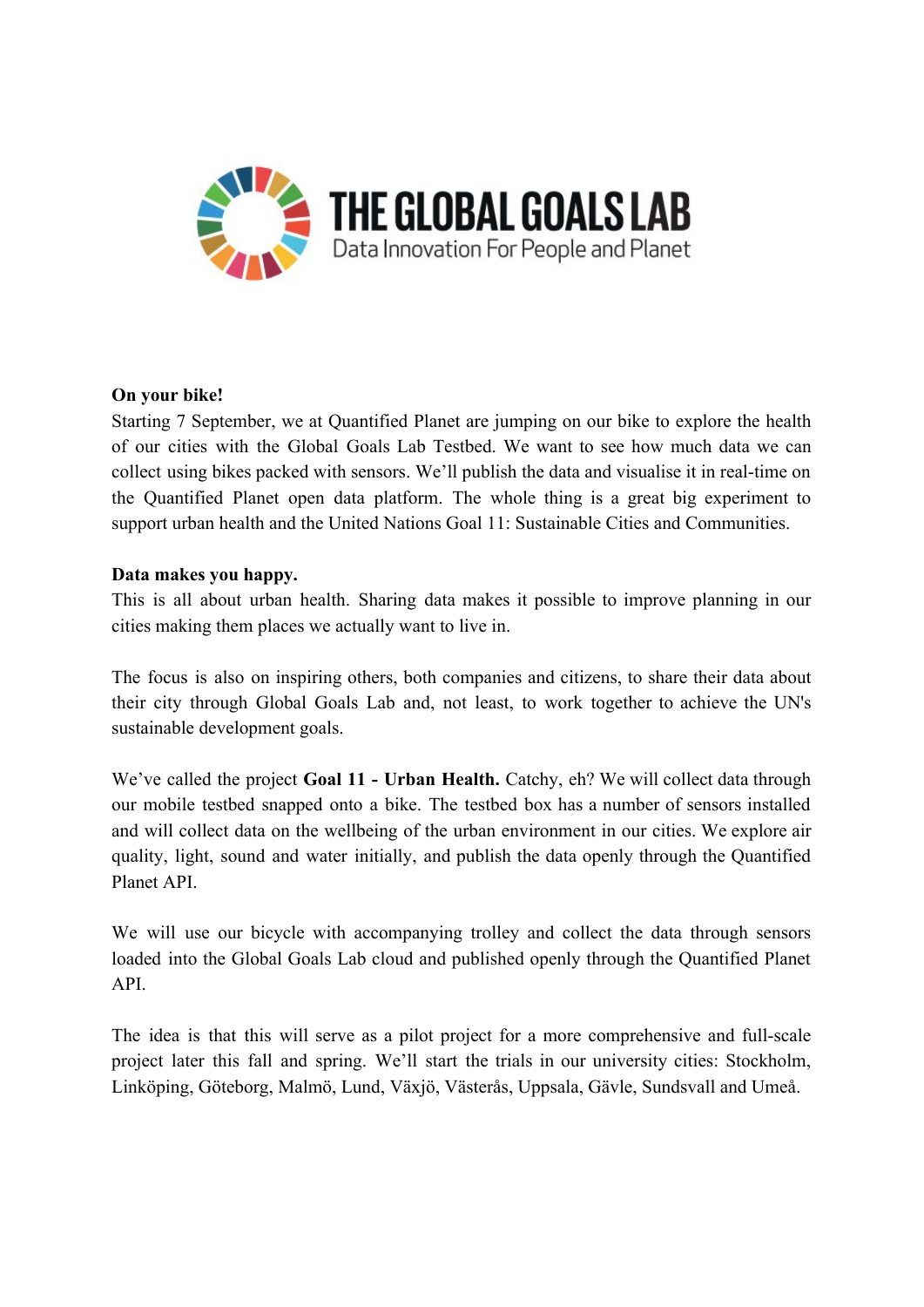By conducting the data collection in 11 Swedish cities, we will create an initial perception of how to work with data in Sweden on a national basis to gather data on urban prosperity using sensors, but also how important it is for cities to engage citizens and consumers to contribute to the city's change. In the cities we cycle around the latest buildings in sustainable development focusing on Vallastaden in Linköping during the innovation weekend 8-10 September. The mobile testbed will be part of the East Hack Sweden.

The journey will be documented through film and photo and posted on our webpage and social media. All 11 cities, partners and technology will be invited to the Global Goals Lab Summit in October.

The entire project will be documented and updated daily on our website [http://globalgoalslab.org](http://globalgoalslab.org/) and [www.quantifiedplanet.org](http://www.quantifiedplanet.org/) as well as in our social media.

Partners in Global Goals Lab Testbed are Intel, Husqvarna, Bosch, Vinnova, RISE, Fastighetsverket and White Architects.